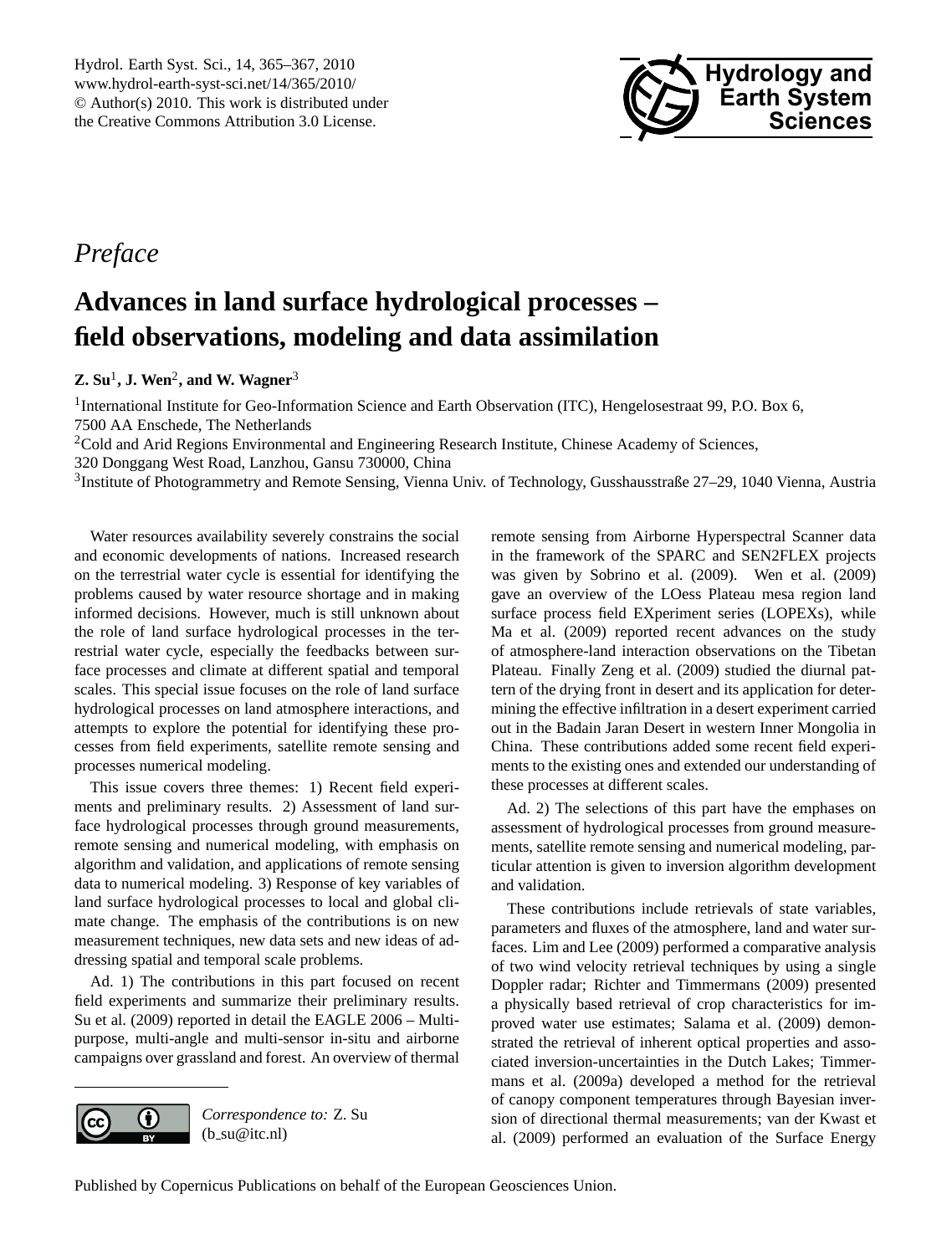Balance System (SEBS) applied to ASTER imagery with flux-measurements at the SPARC 2004 site (Barrax, Spain) and quantified the likely uncertainties for various parameterisations of the roughness height; Jia et al. (2009a) presented regional estimation of daily to annual regional evaporation with MODIS data in the Yellow River Delta wetland; Liu et al. (2009) presented a method to derive actual daily evaporation estimated from MERIS and AATSR data over the Chinese Loess Plateau; while Gao et al. (2009) analysed seasonal and diurnal variations in moisture, heat and  $CO<sub>2</sub>$  fluxes over a typical steppe prairie in Inner Mongolia, China; finally Timmermans et al. (2009b) presented an analysis dealing with footprint issues in measurements of sensible heat fluxes using scintillometry over heterogeneous landscapes.

Ad. 3) This part intends to analyse the response of the key variables of land surface hydrological processes to the local and global climate change, with applications of satellite remote sensing data in numerical modeling of hydrological process as the focus. Van der Velde et al. (2009) performed a detailed analysis of the performance of the Noah LSM over a Tibetan plateau site and proposed improved thermodynamic soil and vegetation parameterizations to improve the simulation of soil temperature states and surface fluxes, similarly Yang et al. (2009) proposed some practical improvement on the land surface modeling in the Tibetan Plateau using three different land surface models; Alkhaier et al. (2009) provided a qualitative description of shallow groundwater effect on surface temperature of bare soil suggesting the possibility of inferring shallow ground water tables using thermal remote sensing data; Li et al. (2009) assessed the impacts of snow distribution over the Namco lake area of the Tibetan Plateau; Jia et al. (2009b) presented a distributed model of land surface water and energy budgets and applied it successfully to the inland Heihe river basin of China, suggesting the feasibility of improvements using detailed spatial information from remote sensing data; Van der Tol et al. (2009) developed a Bayesian approach to estimate sensible and latent heat over vegetated land surface and demonstrated the benefit when different information was combined to reduce uncertainties in land surface modeling.

All papers are accessible at:

[http://www.hydrol-earth-syst-sci.net/special](http://www.hydrol-earth-syst-sci.net/special_issue91.html) issue91.html

We thank the HESS Editorial Board for their guidance and assistance during the production of this special issue. Without the generous supports of expert colleagues for providing excellent reviews to the submitted manuscripts, it would not have been possible to accomplish this issue. We would like to thank the following colleagues for their contributions: M. Ashraf, F. Bosveld, E. Boss, J.-C. Calvet, A. Chanzy, Y. Dai, G. Flerchinger, G. de Rooij, H. G. Huang, Y. He, M. Hafeez, H. Ishikawa, E. K. Jauad, L. Jia, H. Jones, T. Kinouchi, X. Li, S. M. Liu, S. Liu, W. Q. Ma, Y. Ma, Y. Oku, N. Oppelt, V. Pauwels, R. Rinehart, A. Royer, H. Saito, F. Shen, W. Timmermans, O. Tsukamoto, H. Uyeda, M. van Helvoirt, B. van den Hurk, C. van der Tol, R. van der Velde, W. Verhoef, A. Verhoef, Z. Vekerdy, J. Wen, D. Yang, K. Yang, and X. Zhan.

### **Editors: Z. Su, J. Wen, and W. Wagner**

#### **References**

- Alkhaier, F., Schotting, R. J., and Su, Z.: A qualitative description of shallow groundwater effect on surface temperature of bare soil, Hydrol. Earth Syst. Sci., 13, 1749–1756, 2009, [http://www.hydrol-earth-syst-sci.net/13/1749/2009/.](http://www.hydrol-earth-syst-sci.net/13/1749/2009/)
- Gao, Z., Lenschow, D. H., He, Z., and Zhou, M.: Seasonal and diurnal variations in moisture, heat and CO2 fluxes over a typical steppe prairie in Inner Mongolia, China, Hydrol. Earth Syst. Sci., 13, 987–998, 2009,
	- [http://www.hydrol-earth-syst-sci.net/13/987/2009/.](http://www.hydrol-earth-syst-sci.net/13/987/2009/)
- Jia, L., Xi, G., Liu, S., Huang, C., Yan, Y., and Liu, G.: Regional estimation of daily to annual regional evapotranspiration with MODIS data in the Yellow River Delta wetland, Hydrol. Earth Syst. Sci., 13, 1775–1787, 2009a,
	- [http://www.hydrol-earth-syst-sci.net/13/1775/2009/.](http://www.hydrol-earth-syst-sci.net/13/1775/2009/)
- Jia, Y., Ding, X., Qin, C., and Wang, H.: Distributed modeling of landsurface water and energy budgets in the inland Heihe river basin of China, Hydrol. Earth Syst. Sci., 13, 1849-1866, 2009b, [http://www.hydrol-earth-syst-sci.net/13/1849/2009/.](http://www.hydrol-earth-syst-sci.net/13/1849/2009/)
- van der Kwast, J., Timmermans, W., Gieske, A., Su, Z., Olioso, A., Jia, L., Elbers, J., Karssenberg, D., and de Jong, S.: Evaluation of the Surface Energy Balance System (SEBS) applied to ASTER imagery with flux-measurements at the SPARC 2004 site (Barrax, Spain), Hydrol. Earth Syst. Sci., 13, 1337–1347, 2009, [http://www.hydrol-earth-syst-sci.net/13/1337/2009/.](http://www.hydrol-earth-syst-sci.net/13/1337/2009/)
- Li, M., Ma, Y., Hu, Z., Ishikawa, H., and Oku, Y.: Snow distribution over the Namco lake area of the Tibetan Plateau, Hydrol. Earth Syst. Sci., 13, 2023–2030, 2009, [http://www.hydrol-earth-syst-sci.net/13/2023/2009/.](http://www.hydrol-earth-syst-sci.net/13/2023/2009/)
- Lim, H.-C. and Lee, D.-I.: A comparative analysis of two wind velocity retrieval techniques by using a single Doppler radar, Hydrol. Earth Syst. Sci., 13, 651–661, 2009, [http://www.hydrol-earth-syst-sci.net/13/651/2009/.](http://www.hydrol-earth-syst-sci.net/13/651/2009/)
- Liu, R., Wen, J., Wang, X., Wang, L., Tian, H., Zhang, T. T., Shi, X. K., Zhang, J. H., and Lv, SH. N.: Actual daily evapotranspiration estimated from MERIS and AATSR data over the Chinese Loess Plateau, Hydrol. Earth Syst. Sci., 14, 47–58, 2010, [http://www.hydrol-earth-syst-sci.net/14/47/2010/.](http://www.hydrol-earth-syst-sci.net/14/47/2010/)
- Ma, Y., Wang, Y., Wu, R., Hu, Z., Yang, K., Li, M., Ma, W., Zhong, L., Sun, F., Chen, X., Zhu, Z., Wang, S., and Ishikawa, H.: Recent advances on the study of atmosphere-land interaction observations on the Tibetan Plateau, Hydrol. Earth Syst. Sci., 13, 1103–1111, 2009,

[http://www.hydrol-earth-syst-sci.net/13/1103/2009/.](http://www.hydrol-earth-syst-sci.net/13/1103/2009/)

Richter, K. and Timmermans, W. J.: Physically based retrieval of crop characteristics for improved water use estimates, Hydrol. Earth Syst. Sci., 13, 663–674, 2009,

[http://www.hydrol-earth-syst-sci.net/13/663/2009/.](http://www.hydrol-earth-syst-sci.net/13/663/2009/)